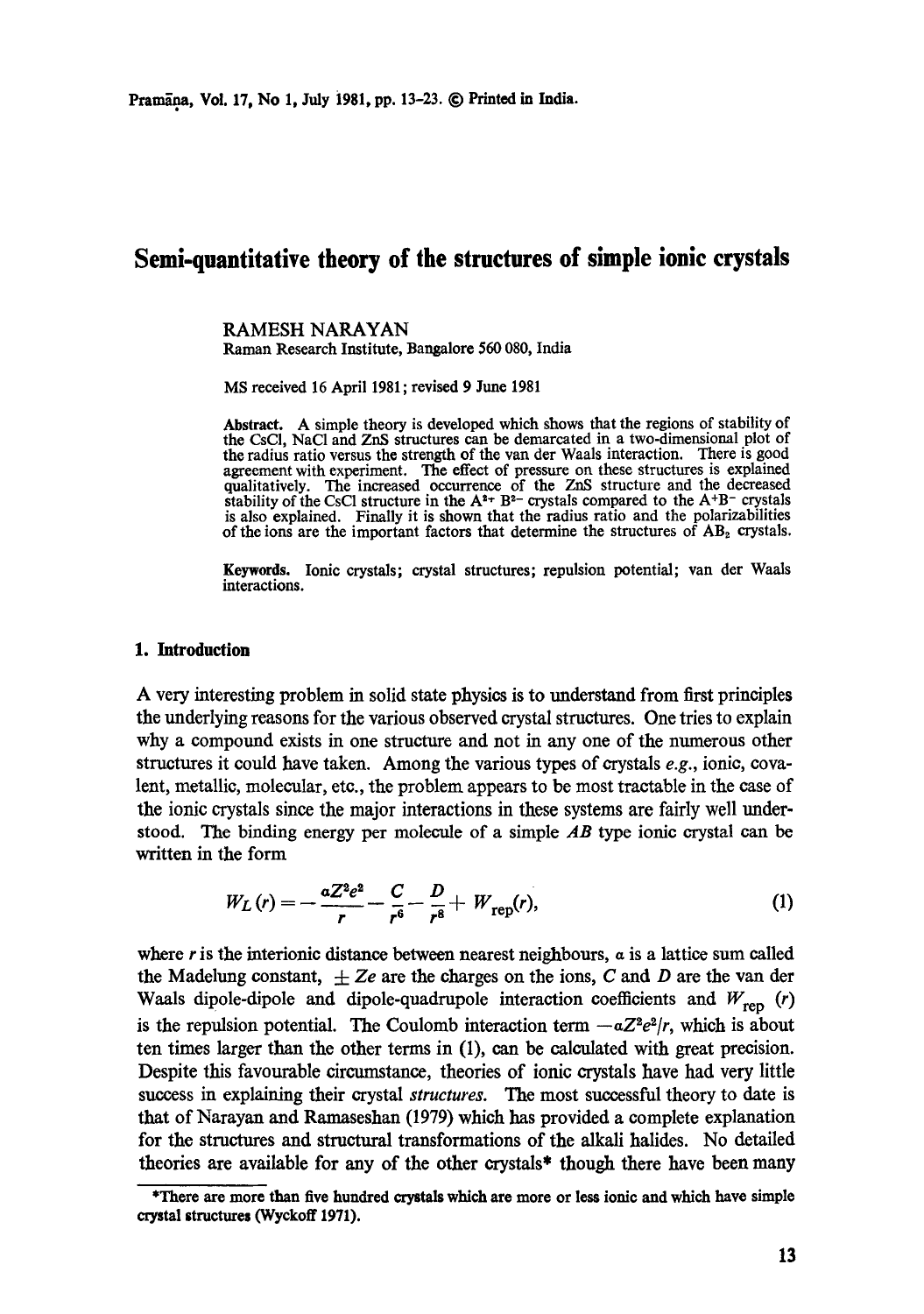semiquantitative attempts at understanding crystal structures *(e.g.,* Kjekshus and Pearson 1964; Phillips and Van Vechten 1969; Simons and Bloch 1973; St. John and Bloch 1974).

At a qualitative level, an elegant picture, called the radius ratio approach (reviewed by Evans 1964), has been very popular. This method mak¢s the following extreme approximations in an attempt to simplify the problem.

(a) Only the Madelung energy is considered when comparing different possible structures for a given compound.

(b) The van der Waals interactions are completely neglected.

(c) The repulsion energy is also neglected. However, the presence of repulsion is recognized by treating ions to be impenetrable hard spheres of characteristic radii  $(r_{+}$  for the cation and  $r_{-}$  for the anion). Under normal circumstances (see (d) below for exceptions), the interionic distance is given by  $r_0$ , the sum of the radii,

i.e., 
$$
r = r_0 = r_+ + r_-,
$$
 (2)

Thus, the lattice energy is approximated by  $-\alpha Z^2e^2/(r_++r_-)$ , suggesting that the structure with the largest a *(e.g.,* the CsC1 structure among AB compounds) should be most stable.

(d) A study of the packing of ions in the various crystal lattices shows that sometimes, when the two ions are very dissimilar in size, next nearest neighbours may come into contact, resulting in r being greater than  $r_0$ 

$$
i.e., \t r > r_+ + r_-. \t(3)
$$

Because of this effect, it can be shown that, when the radius ratio  $r_{+}/r_{-}$  (for which we use the symbol  $r_{+/-}$ ) is smaller than 0.73 or greater than 1.37, the NaCl structure is more stable than the CaC1 structure. There is similarly a crossover from the NaCI to the ZnS structure at  $r_{+t-} = 0.41$ .

The radius ratio method is based on a pleasing geometrical picture and makes apparently reasonable approximations. Unfortunately, the results are not very encouraging. Table 1 compares the observed structures (Wyckoff 1971) of 24 monovalent  $A^{+}B^{-}$  crystals and 64 divalent  $A^{2+}B^{2-}$  crystals<sup>\*</sup> with those predicted by the radius ratio method using the radii of Narayan (1979). (If we use the ionic radii given by others, the details change but the agreement continues to be poor). The theory seems

**Table** 1. Comparison of the number of compounds observed in the three simple *AB*  structures with the predictions of the radius ratio method.

| Structure   | $A^{+}B^{-}$ Crystals |                     | $A^{2+}B^{2-}$ Crystals |                     |
|-------------|-----------------------|---------------------|-------------------------|---------------------|
|             | Experiment            | Radius ratio theory | Experiment              | Radius ratio theory |
| CsCl        |                       | 16                  |                         | 49                  |
| <b>NaCl</b> | 18                    | o                   | 57                      |                     |
| ZnS         | U                     |                     | o                       |                     |

\*Crystals such as ZnS, which are believed to have a high degree of covalency, have been left out. No distinction has been drawn between the ZnS and ZnO structures. Also, crystals with ionic radicals have not been included.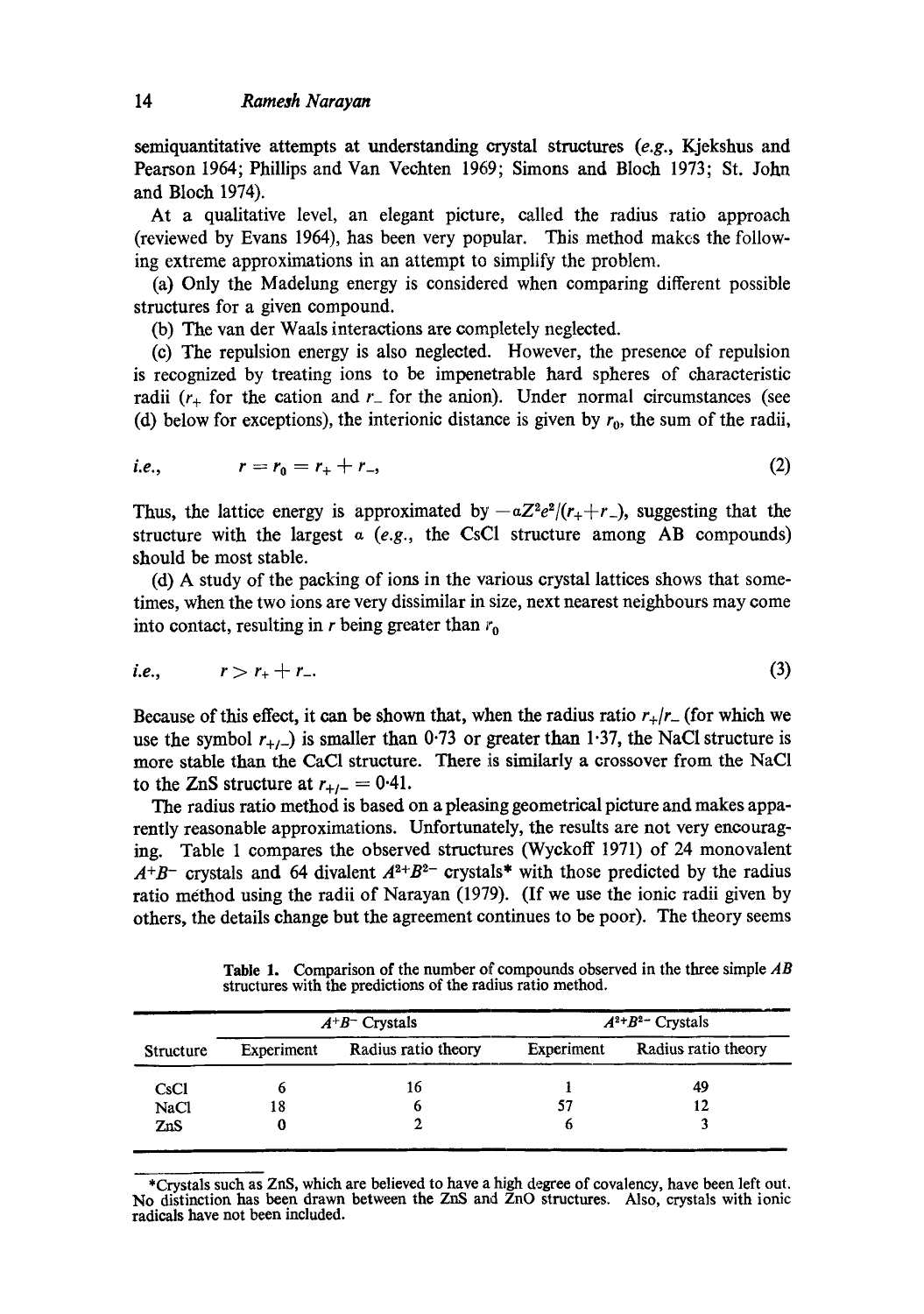to grossly overestimate the stability of the CsCl structure. It is also unable to account for the curious reduction in the number of CsCI structures from the monovalent crystals (6 CsC1 structures in 24 crystals) to the divalent crystals (1 CsC1 structure in 64 crystals.)

In short, the simple radius ratio method is incapable of reliably predicting the structures of ionic crystals whereas the detailed theories, though adequate in principle, have not yet been developed to the stage where they can be routinely applied. There is therefore a need for intermediate theories which, while being more sophisticated than the radius ratio method, are still sufficiently simple and straightforward. We present such a theory in this paper. The main emphasis here is on *AB* type crystals. We show that the structure adopted by an *AB* compound depends on its location in a two-dimensional plot (figures 2 and 3). We further explain the differences between monovalent and divalent crystals and also the effect of pressure on these crystals. The present theory shows that the van der Waals interactions are very important in determining the crystal structure. This explains partly why the radius ratio method is inadequate. At the end of the paper it is argued that the polarization energy associated with permanent electric dipoles is an important factor in  $AB<sub>o</sub>$ crystals (Bertaut 1978). This leads to an empirical two-dimensional plot (figure 4) which seems to efficiently separate the structures of  $AB<sub>2</sub>$  crystals.

## *2. Theory*

#### 2.1 *Reference lattice*

We introduce a series of approximations to simplify the theory without losing any of the essential physics. We first introduce the ' reference lattice' which we take to be the NaCI structure with no van der Waals interactions and where each ion experiences repulsion only with six nearest neighbours *(i.e.,* no second neighbour repulsion). If the radii of the ions are  $r_+$  and  $r_-$  in this ideal lattice, then the lattice energy is

$$
W_0(r_0) = -\frac{a_0 Z^2 e^2}{r_0} + 6 A \exp(-r_0/\rho), \qquad (4)
$$

$$
r_0=r_+ + r_-, \tag{5}
$$

where  $a_0$  is the Madelung constant of the NaCl lattice and we have adopted the common exponential form of repulsion (see (lO) below). The equilibrium condition on the lattice gives

$$
\left(dW_0/dr\right)_{r=r_0} = \frac{a_0 Z^2 e^2}{r_0^2} - \frac{6 A}{\rho} \exp\left(-r_0/\rho\right) = 0. \tag{6}
$$

Equation (4) therefore simplifies to

$$
W_0(r_0) = -\frac{a_0 Z^2 e^2}{r_0} + \frac{a_0 Z^2 e^2}{r_0} (\rho/r_0).
$$
 (7)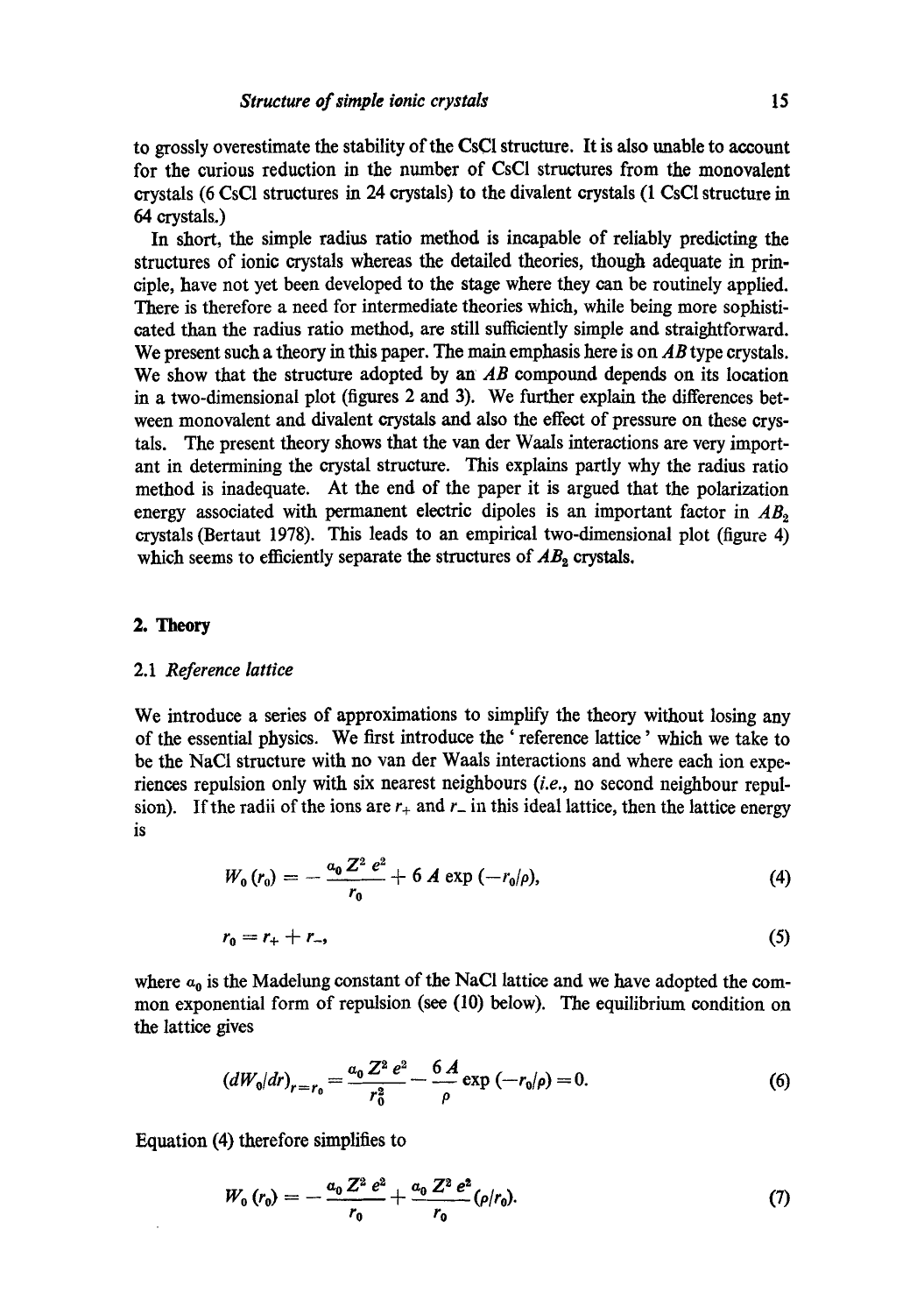## *16 Ramesh Narayan*

In the actual crystal of interest,  $\alpha$  might be different from  $\alpha_0$ , there would be van der Waals interactions and the repulsion would be different from that in (4). Consequently, the equilibrium nearest neighbour distance  $r_{eq}$  would be different from  $r_0$ . The lattice energy at equilibrium of such a crystal is

$$
W_L (r_{\text{eq}}) = -\frac{a Z^2 e^2}{r_{\text{eq}}} - W_{vdW} (r_{\text{eq}}) + W_{\text{rep}} (r_{\text{eq}}). \tag{8}
$$

As shown in (ii) below, the repulsion energy can be written in the form  $n_{\text{eff}} A \exp(-r/\rho)$ , where  $n_{\text{eff}}$  is the effective number of 'nearest' neighbours. Moreover, in general,  $r_{\text{eq}}$ is not very different from  $r_0$ . Hence, since  $r_{eq}$  is a true minimum of  $W_L(r)$ , we see that  $W_L$  ( $r_0$ ) and  $W_L$  ( $r_{eq}$ ) differ only in second order terms, which we neglect. The lattice energy of a real crystal can then be written in the approximate form

$$
W_L(r_{\text{eq}}) \simeq W_L(r_0) = -\frac{a Z^2 e^2}{r_0} - W_{vdW}(r_0) + \frac{n_{\text{eff}} a_0 Z^2 e^2}{6 r_0} (\rho/r_0), \quad (9)
$$

where the last term is obtained through (7).

## 2.2 *Repulsion and effective number of nearest neighbours*

The commonly adopted Born and Mayer (1932) repulsion potential can be written in the form\*

$$
W_{\text{rep}}(r) = n_1 c \exp [(r_+ + r_- - r)/\rho] + \frac{1}{2} n_2 c [\exp (2r_+/\rho) + \exp (2r_-/\rho)] \exp (-2br/\rho), \qquad (10)
$$

where  $n_1$  and  $n_2$  are the numbers of nearest and next nearest neighbours around an ion, e is a constant and *2br* is the distance between next nearest neighbours. The second term in (10), which is the repulsion arising from next nearest neighbour contacts, is in general significant only between the larger ions. Hence, if  $r_{-} > r_{+}$ , then we can drop the  $+$  + term *(viz., exp*  $(2r_{+}/\rho)$  *in (10)* and vice versa. Identifying c exp  $[(r_{+} + r_{-})/\rho]$  as A, we can then write the repulsion energy at  $r_0$  in the form (compare with (4))

$$
W_{\text{rep}}\left(r_0\right) = n_{\text{eff}} A \exp\left(-\,r_0/\rho\right),\tag{11}
$$

$$
n_{\text{eff}} = n_1 + \frac{1}{2} n_2 \exp\left[ \left( \frac{1}{r_{+/-} + 1} - b \right) \frac{2r_0}{\rho} \right],\tag{12}
$$

where  $r_{+/-}$  is the radius ratio  $r_{+}/r_{-}$  and we have assumed  $r_{-} < r_{+}$ . For the case  $r_{+} > r_{-}$ ,  $r_{+/-}$  should be replaced by  $1/r_{+/-}$  in (12). Apart from the obvious dependence of  $n_{\text{eff}}$  on the structural constants  $n_1$ ,  $n_2$  and b, we note that it also depends on

<sup>\*</sup>We have omitted the  $\beta$  factors of Pauling (1928).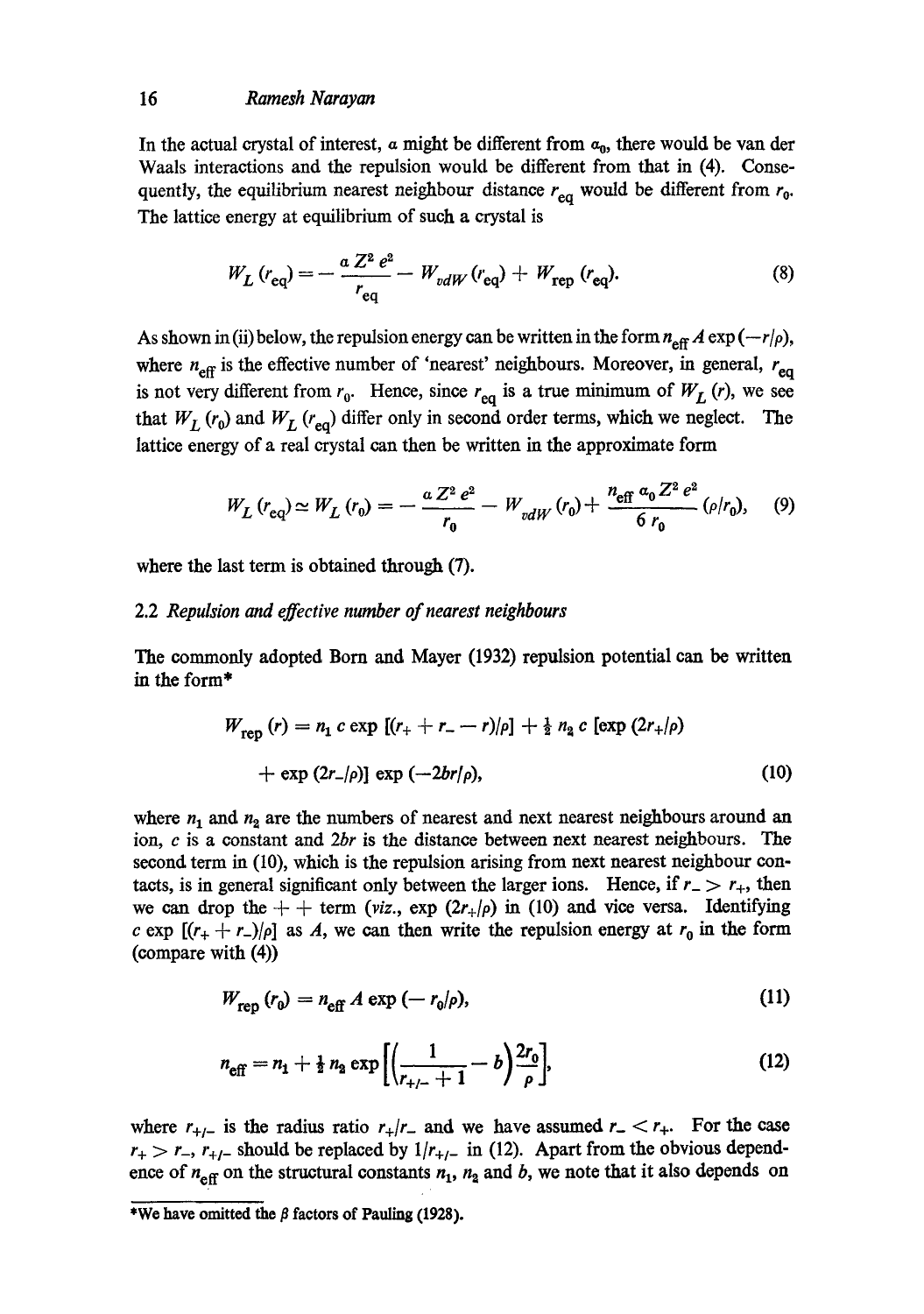$r_{+/-}$  and  $r_0/\rho$  (which we call the hardness parameter). The dependence of  $n_{\text{eff}}$  on  $r_{+/-}$ is a more quantitative version of the basic radius ratio theory. However, the dependence on the hardness parameter is new and interesting. The value of  $r_p/\rho$  varies from one crystal to the other. However, one can broadly divide the *AB* crystals into two classes—the monovalent  $A^+$  B- crystals with an average value of  $r_0/\rho = 9.7$ and the divalent  $A^{2+}B^{2-}$  crystals with an average  $r_0/\rho = 6.8$  (from Narayan 1979). One sees that, unlike in the radius ratio method, in the present theory, monovalent and divalent crystals may be expected to behave differently. This is further discussed in§3.

Figure 1 shows the variation of  $n_{\text{eff}}$  with  $r_{+/-}$  for monovalent and divalent crystals in the CsCl, NaCl and ZnS lattices. It is reassuring that  $n_{\text{eff}}$  in the CsCl lattice increases rapidly for  $r_{+/-}$  in the region of 0.73, the critical value in the radius ratio method. This shows that we have made the rigid radius ratio approach more quantitative without losing any of the physics. In the process, we have also introduced some new effects through the dependence of  $n_{\text{eff}}$  on  $r_0/\rho$ .

For convenience we have used the Born-Mayer form of the repulsion potential for the discussion in this paper. However, the results do not change qualitatively even if we use any of the other standard forms *e.g.,* the improved potentials of Narayam and Ramascshan (1976, 1977, 1979).

## 2.3 *Van der Waals interactions*

In this theory, we entirely drop the van der Waals dipole-quadrupole term since this



Figure 1. Variation of the effective number of neighbours with the radius ratio in the CsCI, NaCI and ZnS structures. The solid lines correspond to monovalent crystals  $(A+B^-)$  with  $r_0/\rho = 9.7$  and the dashed lines to divalent crystals  $(A^2+B^2)$  with  $r_0/\rho = 0$ 6'8.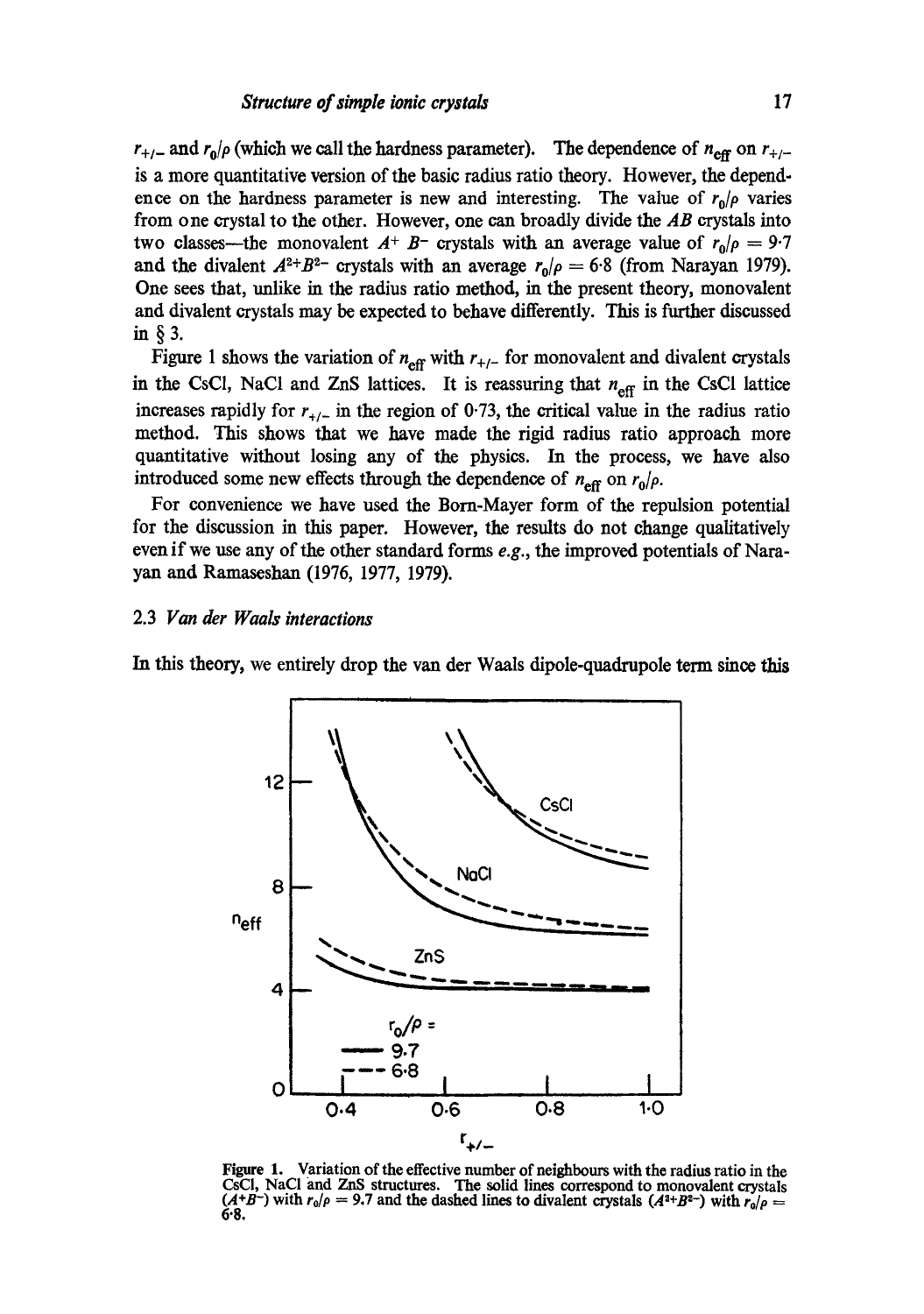#### 18 *Ramesh Narayan*

is invariably much smaller than the dipole-dipole term. The dipole-dipole coefficient C in (1) can be written in the form

$$
C = \beta c_{+} - \gamma (c_{++} + c_{--}), \tag{13}
$$

where  $\beta$  and  $\gamma$  are lattice sums and  $c_{++}$ ,  $c_{++}$ ,  $c_{--}$  are pair-wise van der Waals interactions between cations and anions, cations and cations, etc. Since  $\beta$  is usually much larger than  $\gamma$ , we make the further approximation of dropping the second term in (13). Thus, we take the van der Waals interaction term in the form

$$
W_{vdW}(r_0) = \beta c_{+-} / r_0^6 \tag{14}
$$

#### 2.4 *Relative stability of structures*

We are now in a position to approximately calculate the lattice energies  $W_{L1}$  ( $r_0$ ) and  $W_{L2}$  ( $r_0$ ) of a compound in two competing structures. Using (9) and (14), the marginal ease of equal stability of the two structures leads to the equation

$$
-\frac{a_1 Z^2 e^2}{r_0} - \frac{\beta_1 c_{+-}}{r_0^6} + \frac{n_{eff1} a_0 Z^2 e^2}{6r_0} (\rho/r_0) = -\frac{a_2 Z^2 e^2}{r_0}
$$

$$
-\frac{\beta_2 c_{+-}}{r_0^6} + \frac{n_{eff2} a_0 Z^2 e^2}{6r_0} (\rho/r_0), \qquad (15)
$$

i.e., 
$$
\left[ (a_2 - a_1) + \frac{a_0}{6} \left( \frac{\rho}{r_0} \right) (n_{\text{eff }1} - n_{\text{eff }2}) \right] Z^2 e^2 = (\beta_1 - \beta_2) \frac{c_{+-}}{r_0^5}.
$$
 (16)

We notice that, for a given value of  $r_0/\rho$ , the left side of (16) is a function of only the radius ratio  $r_{+/-}$  while the right side depends only on  $c_{+}/r_{0}^5$ . Hence, the solution to (16) is a line in the  $(r_{+/-})$  vs  $(c_{+}/r_0^5)$  plane. This line would separate the regions of stability of structures 1 and 2. Figures 2 and 3 show the theoretically predicted regions of stability of the CsCl, NaCI and ZnS structures for the monovalent  $(r_0/\rho = 9.7)$  and divalent  $(r_0/\rho = 6.8)$  crystals.

## **3. Discussion of the results**

The values of  $r_{+/-}$  and  $c_{+}/r_0^5$  of a number of *AB* type crystals are plotted in figures 2 and 3. The radii  $r_+$  and  $r_-$  of many ions have been tabulated by Narayan (1979). These were used to compute  $r_{+/-}$ . For some divalent cations, radii were not available and were therefore estimated from observed nearest neighbour distances using the known radii of the divalent anions. The van der Waals coefficient  $c_{+}$  was computed for each crystal by means of the following variational formula due to Slater and Kirkwood (1931)

$$
c_{+-} = \frac{3}{2} \frac{e\hbar}{m^{1/2}} \frac{a_+ a_-}{(a_+/N_+)^{1/2} + (a_-/N_-)^{1/2}}.
$$
 (17)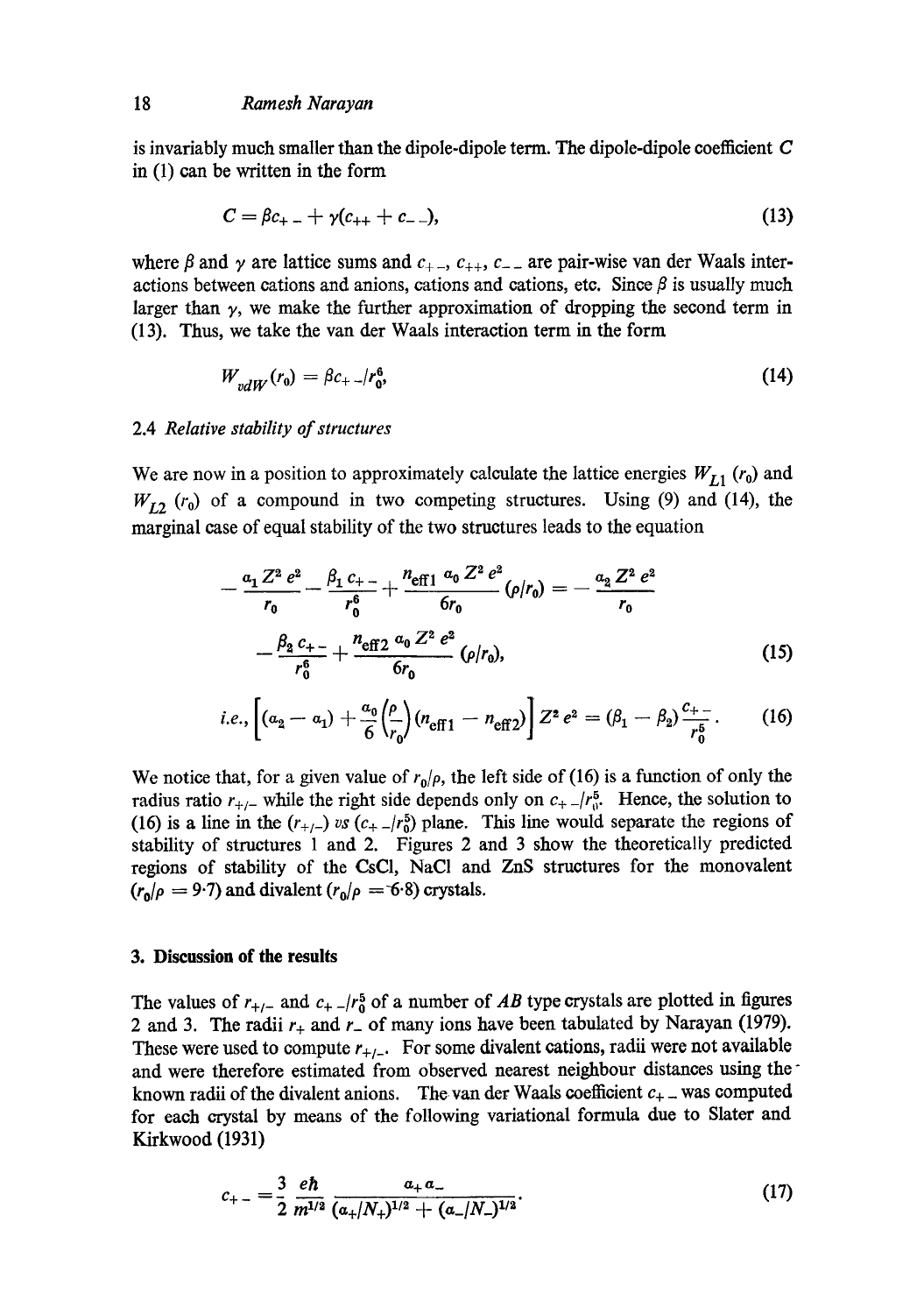

Figure 2. Areas of stability of the CsCl, NaCI and ZnS structures among monovalent AB crystals in the  $(r_{+/-})$  vs  $(c_{+}/r_{0})$  plane. The solid lines are given by theory while the dashed lines have been empirically drawn for perfect separation of the observed structures.



Figure 3. Areas of stability of the CsCI, NaCl and ZnS structures among divalent AB crystals in the  $(r_{+/-})$  *vs*  $(c_{+-}/r_0^5)$  plane. The solid lines are given by theory while the dashed lines have been empirically drawn for perfect separation or the observed structures.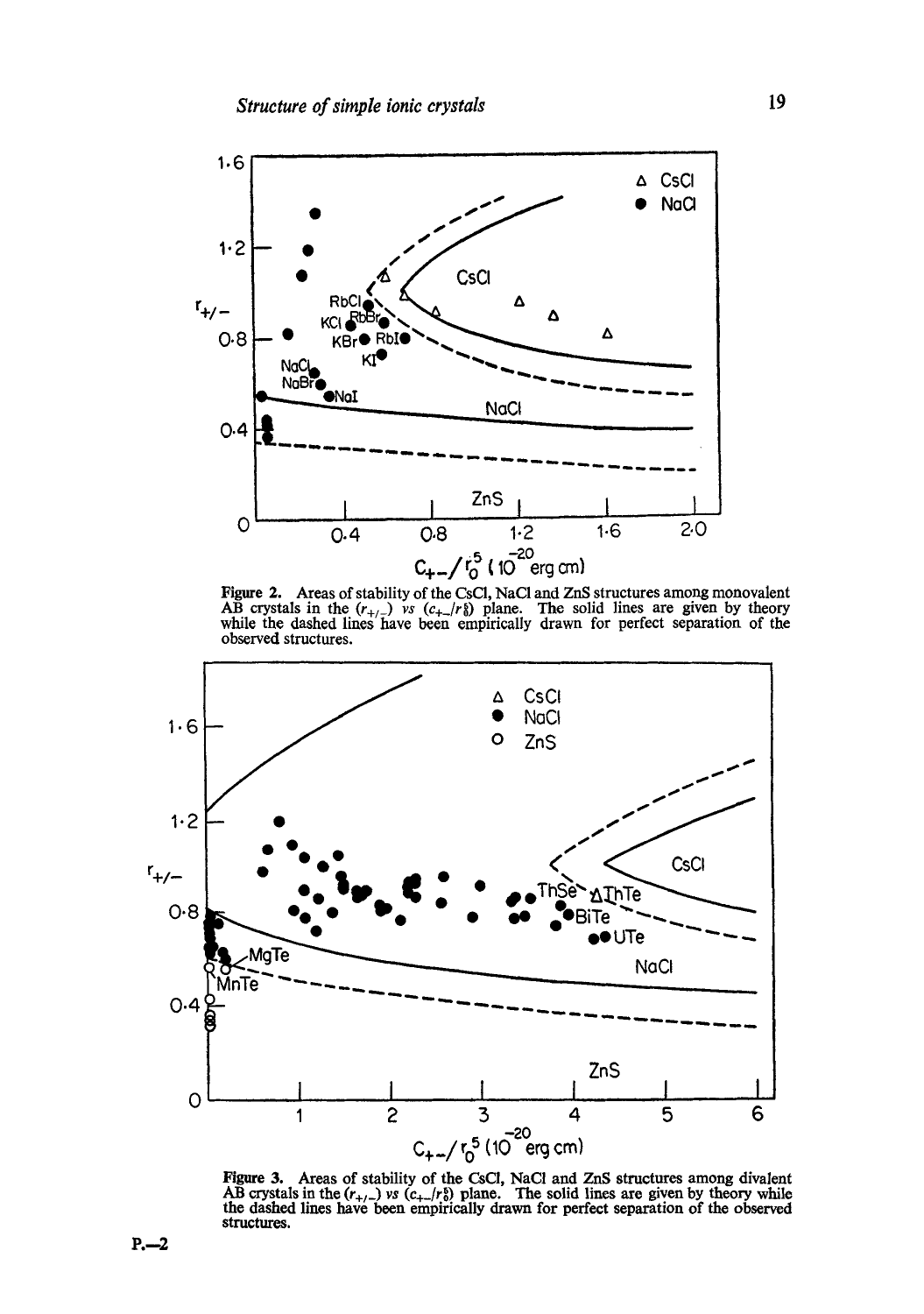Here  $a_+$  and  $a_-$  are the polarizabilities of the two ions,  $N_+$  and  $N_-$  are the effective numbers of electrons participating in the interaction,  $e$  is the electronic charge,  $\hbar$ is Planck's constant and  $m$  is the electronic mass. The polarizabilities are available for many ions and were estimated for the rest using the empirical trends in the variation of  $a_+$  along the periodic table of elements. The effective numbers of electrons were obtained for closed shell ions from Pitzer (1959) and were estimated for the others by interpolation.

Figures 2 and 3 show that the observed structures closely follow the demarcations obtained from theory. There are, of course, a few exceptions which are to be expected after making so many approximations. The general trend is however very clear. In fact, the empirical dashed lines in figures 2 and 3 separate the three structures perfectly.

The present theory shows that the van der Waals interaction has a profound influence on the crystal structure of a compound. This is one of the major defects of the radius ratio method which neglects the van der Waals interaction and therefore predicts structure crossovers *atfixed* critical radius ratios. Now we see that the critical radius ratio varies as a function of the van der Waals interaction. The present twodimensional picture of areas of stability of various structures is thus a natural generalisation of the one-dimensional radius ratio approach. The second point to be noted is the sensitivity of the results to the hardness parameter  $r_0/\rho$ . The radius ratio approach is obviously making an oversimplification by taking all ions to have infinite hardness.

Figures 2 and 3 show that the most common structure to be expected is the NaC1 lattice. This is in agreement with observation. Further, these figures explain some interesting differences observed between monovalent and divalent *AB* crystals. Six out of 24 monovalent crystals occur in the CsC1 structure while only 1 out 64 divalent crystals does so. This is explained by noting that the area of stability of the CsCI structure is much smaller for divalent crystals compared to monovalent crystals. Similarly, the area of stability of the ZnS structure is larger in figure 3 than in figure 2 explaining the larger number of ZnS structures observed among divalent crystals.

The effect of pressure on crystal structures is also qualitatively explained by figures 2 and 3. One expects the following changes as a function of increasing pressure.

(a) Since anions are more compressible than cations (Narayan 1979), the radius ratio  $r_{+/-}$  will increase with pressure. Also, since  $r_0$  decreases with pressure,  $c_{+-}/r_0^5$ will increase. The net result of these two effects is that the points in figures 2 and 3 will move towards the upper right hand corner.

(b) The free energy will have a  $PV$  term of the form

$$
PV = xPr_0^3,\tag{18}
$$

where  $x$  is a structure dependent number. We see from table 2 that this term is smallest for the CsC1 structure and hence it tends to stabilise the CsC1 structure relative to the NaCI structure. Similarly, the stability of the ZnS structure is expected to decrease at high pressures. Hence the lines in figures 2 and 3 will open out *i.e.,*  the CsC1 area will increase while that of ZnS will decrease.

With the above background, we can now qualitatively understand the pressure transitions in the alkali halides. It is experimentally observed that RbCI, RbBr and RbI transform from the NaCl to the CsCl structure around 6 kbars pressure while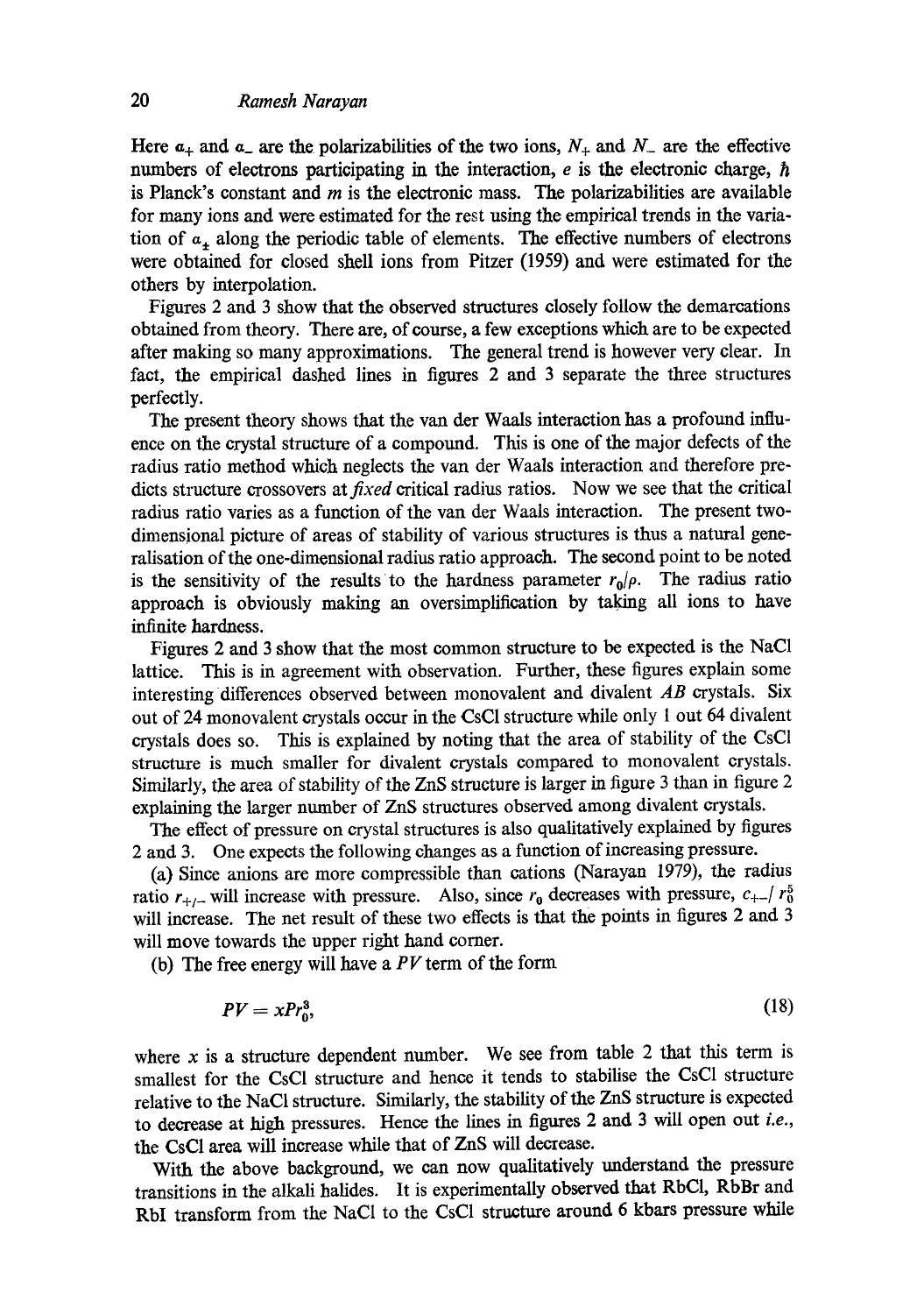| <b>Structure</b> | x    |  |
|------------------|------|--|
| CsC1             | 1.54 |  |
| <b>NaCl</b>      | 2.00 |  |
| ZnS              | 3.08 |  |

**Table 2. Relative volumes per ion pair in common** *AB* **structures at the same nearest**  neighbour distance

the corresponding potassium halides transform around 19 kbars. The sodium halides transform only at very high pressures. The explanation on the basis of figure 2 is obvious since the rubidium halides are nearest to the phase boundary followed by the potassium and sodium halides. The locations of the points in figure 2 further show that the chloride, bromide and iodide of a given cation would all transform at approximately the same pressure while the fluoride would be expected to behave quite differently. This is also in accord with experimental results.

Figure 3 suggests that, with the application of pressure, ThSe, BiTe and UTe may transform to the CsCI structure, while MgTe and MnTe may transform to the NaCI structure. We are not aware of any pressure studies on these systems, and strongly urge that these be carried out.

#### **4. Structures of AB**<sub>2</sub> crystals

When we consider  $AB_2$  and more complicated structures, there are new interactions to be considered which do not occur in the simple *AB* structures. Here the ions often occur in low symmetry sites. Consequently, there will be crystal electric fields which would polarize the ions, leading to permanent dipoles on the ions. Thus, even the electrostatic energy of the crystal becomes more complicated and takes the form

$$
W_{\rm el} (r_0) = -\frac{a Z^2 e^2}{r_0} - \frac{1}{2} \left[ a_+ E_+^2 + a_- E_-^2 \right], \qquad (19)
$$

where  $a_+$  and  $a_-$  are the polarizabilities of the two ions and  $E_+$  and  $E_-$  are the electric fields at their sites. Bertaut (1978) has shown that the dipole energy is quite significant and has suggested that it might be the main reason for the occurrence of many  $AB_2$  halides in the layered CdCl<sub>2</sub> and CdI<sub>2</sub> structures. Figure 4 is a striking confirmation of this. Motivated by (19), we have plotted the  $AB_2$  halides in a two-dimensional plot of the radius ratio  $r_{+/-}$  versus the sum of the ionic polarizabilities  $(a_{+}+a_{-})$ . We note that the four structures  $CaF_{2}$ , PbCl<sub>2</sub>, SnO<sub>2</sub> and CdI<sub>2</sub><sup>\*</sup> are clearly separated into different areas of the plane. The lines are empirically drawn. Although we have plotted  $(a_+ + a_-)$ , it will be noticed that  $E_+ = 0$  in the CaF<sub>2</sub>, SnO<sub>2</sub> and CdI<sub>2</sub> structures and is non-zero only in the PbCl<sub>2</sub> structure. It might appear that  $a_{-}$  alone is the relevant quantity for the first three structures. However, it is significant that in the majority of these structures,  $a_+$  is much smaller than  $a_-$  and it is only in the PbCl<sub>2</sub>. structure compounds that both  $a_+$  and  $a_-$  are large.

<sup>\*</sup>We do not distinguish between the CdI<sub>2</sub> and CdCl<sub>z</sub> structures.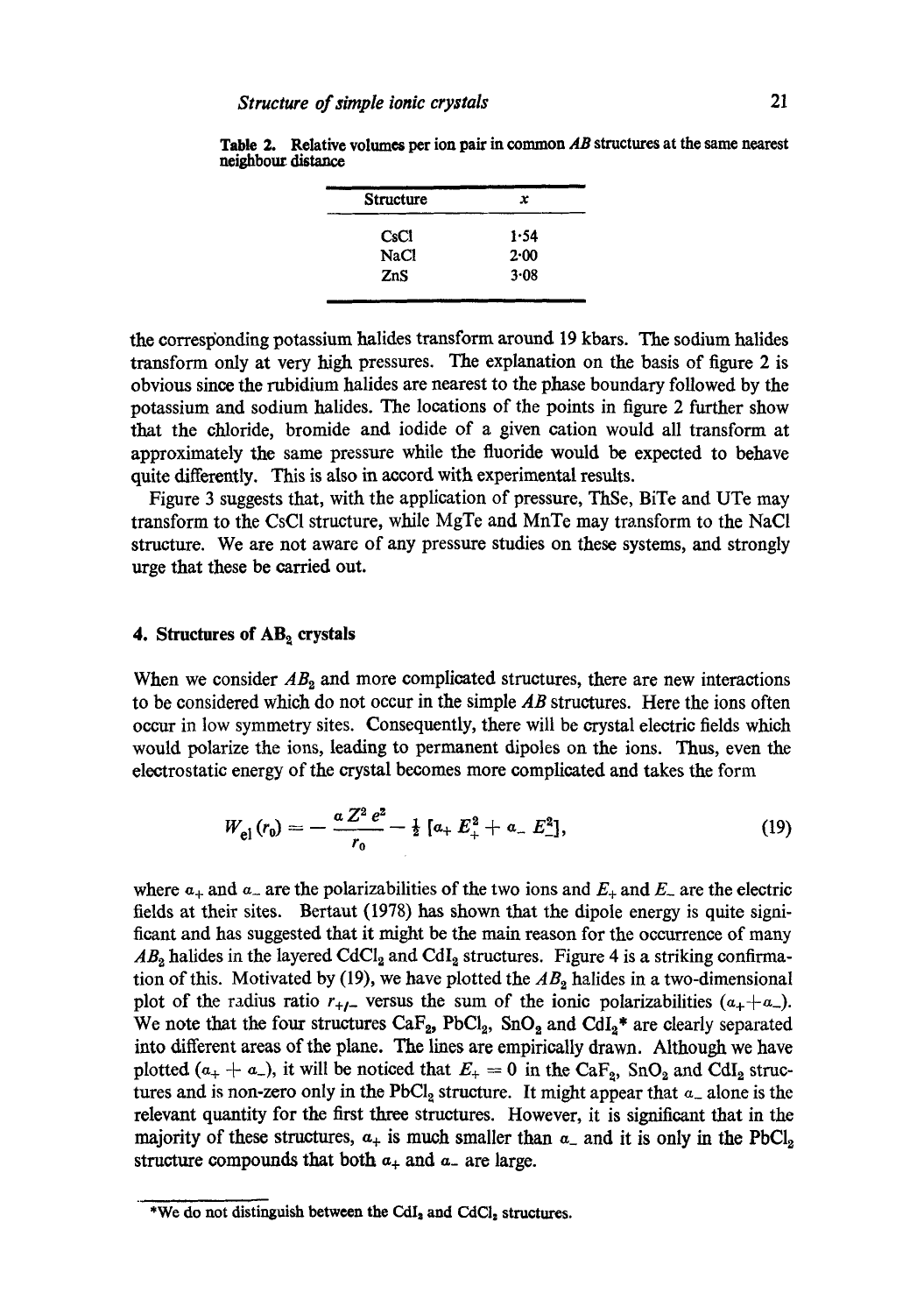

**Figure 4.** Areas of stability of the CaF<sub>2</sub>, PbCl<sub>2</sub>, SnO<sub>2</sub> and CdI<sub>2</sub> (CdCl<sub>2</sub>) structures among  $A^{2+}B_2^-$  halides. The separating lines have been drawn empirically.

It is easy to qualitatively understand the positions of the four structures in figure 4. The  $SnO<sub>2</sub>$  and  $CdI<sub>2</sub>$  structures are six coordinated *i.e.*, there are six nearest anions around each cation. The  $CaF<sub>2</sub>$  structure is eight coordinated and has a higher Madelung constant. The orthorhombic  $PbCl<sub>2</sub>$  structure is hard to describe in simple terms but can be said to have an effective coordination greater than six. Consequently, the CaF<sub>2</sub> and PbCl<sub>2</sub> structures occur at higher values of  $r_{+/-}$  while the SnO<sub>2</sub> and CdI<sub>2</sub> structures occur at lower values. It should be noted that  $AB<sub>2</sub>$  structures do not have any symmetry between cations and anions and therefore there is no symmetry about  $r_{+/-}$ =1 as seen in figures 2 and 3. The right-left separation of structures in figure 4 is also understandable. In the  $CaF<sub>2</sub>$  structure, all ions occur in high symmetry points so that there is no dipole energy. On the other hand, in the  $PbCl<sub>2</sub>$  structure, all the ions develop dipoles. Hence, when the ionic polarizabilities are large, the dipole energy in this structure could compensate for the loss in the Madelung energy. Similarly, the CdI<sub>2</sub> structure has higher dipole energy than the  $SnO<sub>2</sub>$  structure (Bertaut 1978) but lower Madelung energy. Therefore, the  $SnO<sub>2</sub>$  structure occurs at low values of  $(a_+ + a_-)$  and the CdI<sub>2</sub> structure at higher values.

In figure 4,  $\text{ZnF}_2$  is seen to be close to the border between the  $\text{SnO}_2$  and  $\text{CaF}_2$ structures. This explains why this crystal transforms under pressure to the  $CaF<sub>2</sub>$ structure.  $\text{CdCl}_2$ ,  $\text{YbI}_2$  and  $\text{PbI}_2$  are other good candidates for pressure studies.  $\text{CdCl}_2$  would be particularly interesting since there is likely to be a three-way competition between the CdI<sub>2</sub>, CaF<sub>2</sub> and PbCl<sub>2</sub> structures. It is hoped that a high pressure structural study of this compound will be taken up soon.